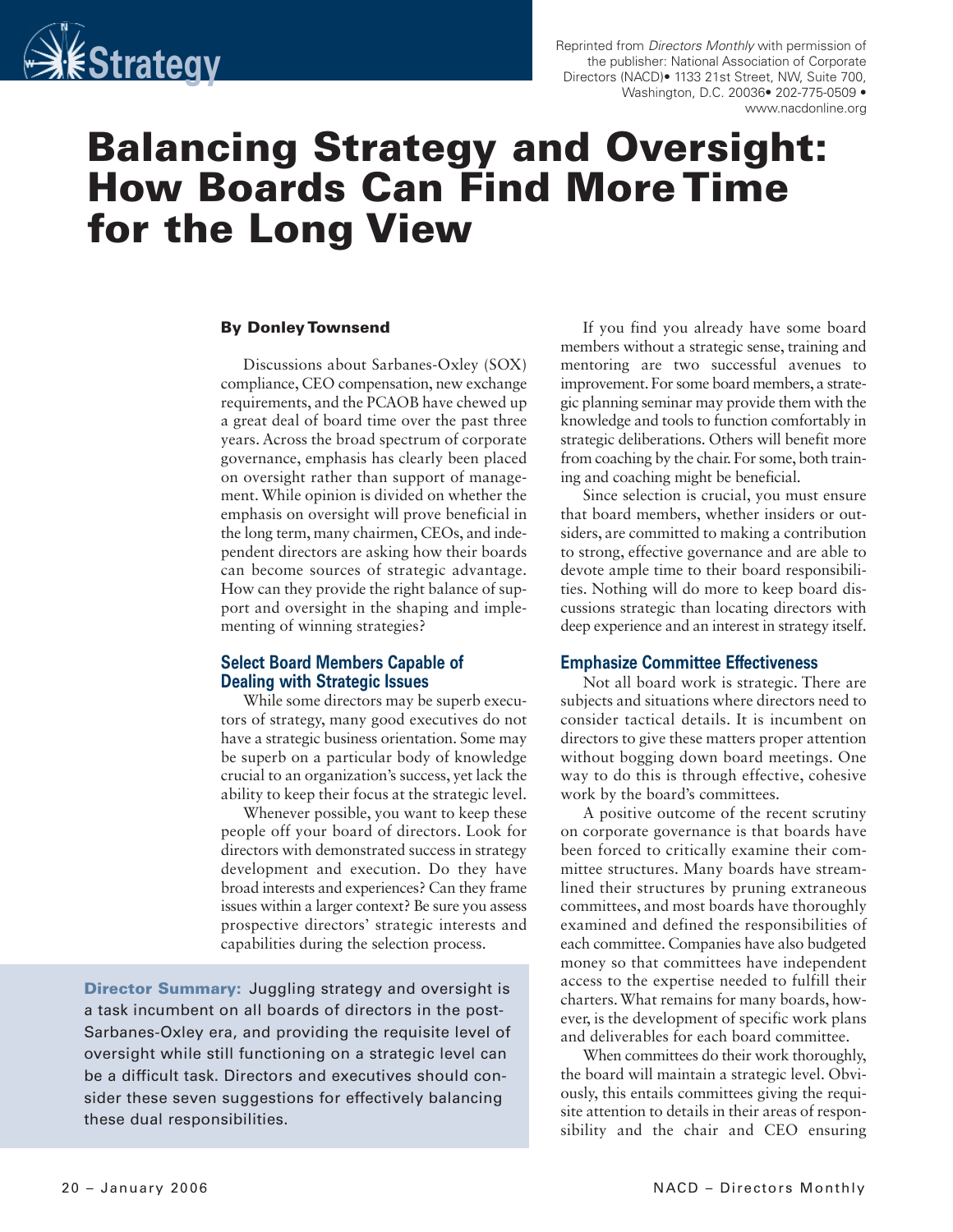

company information is disseminated in a timely fashion. Committee effectiveness generally stems from:

- Members clearly understanding the committee's responsibilities.
- A committee chair who knows how to guide other directors.
- Committee members with the requisite levels of interest, knowledge, and skill.
- Guidance from the chair of the board on standards, expectations, and scheduling.
- A well-designed agenda for the whole board, such that the work of the various committees receives the appropriate attention from the whole board at the right time.
- Emphasizing committee effectiveness is a means of helping the board work effectively and efficiently. Given the expanded scope of board tasks post-SOX, excellent committee work helps guarantee that the board has meaningful time to devote to strategic matters.

### Build a Board Team

Clearly, boards are not teams in any traditional sense; they meet infrequently compared to a management team, and their scope is limited. Historically, though, it has been easier for board members to be open and candid with one another because a rich, complex web of relationships generally exists among members. With a heightening emphasis being placed on importing independent directors, director relationships must be nurtured for boards to thrive. Before there is a real comfort level among all the members of the board, discussion naturally gravitates toward safe subjects that the individual members feel comfortable discussing. To be effective, boards must transcend this level of discourse.

Annual retreats are an increasingly common mechanism for building the relationships and trust needed for effective, strategic governance. Many boards schedule a dinner for the evening before each meeting for directors to learn about each other. One prominent Silicon Valley CEO refers to his company's board retreats and dinners as "the glue and grease"of good board work; glue to provide the right amount of cohesion, and grease to provide the lubrication that makes for the ability to candidly discuss emotionally charged subjects.

#### Ensure Solid Presentation of Corporate Strategy

Often CEOs unwittingly sabotage the board's ability to work at a strategic level by improperly framing strategic issues to their board of directors. If the directors cannot see where the strategy comes from and what the choices are, they quite naturally begin probing into the details, and a strategic discussion can deteriorate into a debate about minutiae.

# Constructively involving the board in strategic initiatives requires effective collaboration between the chair and the CEO.

The CEO shoulders the bulk of the responsibility for keeping discourse on the strategic level. He or she can do this by:

- Defining and implementing a first-rate strategic planning process and informing the board of the what, when, and how of management's strategic work.
- Providing a broad context for strategy discussion. Often the CEO who combines deep industry expertise with ongoing immersion in strategy matters can forget that the directors (particularly independent outsiders) aren't familiar with the industry or market forces that shape the CEO's thinking.
- Making strategy work a process rather than an event. This does not mean reviewing the strategy at every board meeting. Rather, it entails the CEO apprising the board of his or her thinking on strategic matters through regular communications. Often, it also means collaborating closely with the chair (if the roles are split) to schedule board discussions of strategic issues over the course of several meetings culminating, perhaps, in a major review/ approval session at an annual board retreat.

# Involve Board Members in One or More Strategic Initiatives

CEOs often feel board members do nothing so well as identifying mistakes discovered by another director or admitted by management. From the CEO's perspective, directors are far keener in exercising their oversight responsibilities than in a supporting role. Certainly Sarbanes-Oxley and new exchange requirements have pressured directors to heighten their oversight responsibilities. Directors and CEOs are both conscious of the need to keep directors from becoming managers, but recent events in the corporate world and the almost daily drumbeat of the business press points directors toward oversight, oversight, oversight.

However, involving directors in a small number of strategic initiatives is essential. This makes use of their considerable talents, develops their interest in and understanding of the company's strategic direction, and advances the initiatives themselves. Director involvement can cover a wide variety of tasks, from making contacts